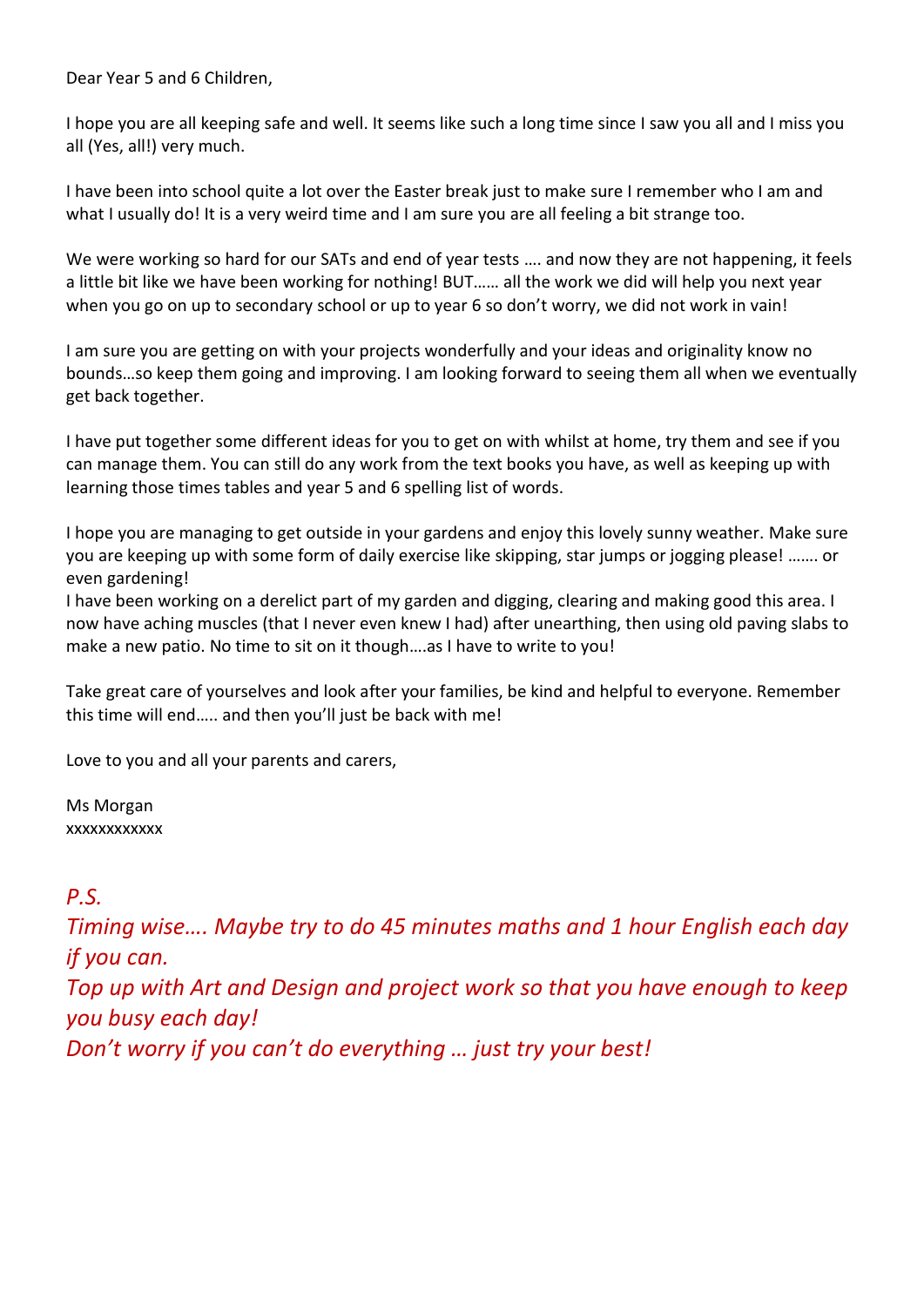## MATHEMATICS (YEARS 5 AND 6)

#### 1)

*You will need a dice ….. or make paper cards with numbers 1 – 6 on. Some paper to write your work on. A pencil.*

Roll the dice 4 times to make a 4 digit number (or randomly select a number card four times) Write the 4 digit number down. Repeat.

Select the largest number put it as the top number in a column subtraction. Put the smaller number underneath. Subtract Find the answer. Check your answer with a calculator if you have one and mark it right or wrong. REPEAT THIS 20 TIMES!

#### 2)

*You will need a dice ….. or make paper cards with numbers 1 – 6 on. Some paper to write your work on. A pencil. (To make this easier or harder – just change the number of times you roll the dice or the number of digits in a number)*

Roll the dice 5 times to make a 5 digit number – write it down Roll the dice 4 times to make a 4 digit number – write it down Roll the dice 3 times to make a 3 digit number – write it down Roll the dice 2 times to make a 2 digit number – write it down Roll the dice 1 time to make a 1 digit number – write it down Add these numbers up using column addition. Find the answer. Check your answer with a calculator if you have one and mark it right or wrong.

REPEAT THIS 20 TIMES!

#### *3)*

*You will need a pencil, paper and a ruler or a straight edge. (To make this more difficult and if you have a protractor at home, you could change some of the irregular shapes to regular! Good luck, that's hard)*

Make an A4 design which uses only straight lines and has the following shapes; you may over-lap but the shapes made by over-lapping must count as part of the total number of shapes.

You must have:

13 triangles of any type

14 exact squares

15 rectangles

7 irregular pentagons

5 irregular hexagons

2 irregular trapeziums

1 irregular octagon

4 other irregular quadrilaterals.

If you have colours at home – colour in using only 4 colours.

No worries if not – just use pencil and do some interesting patterns, doodles and shading! Give your design a title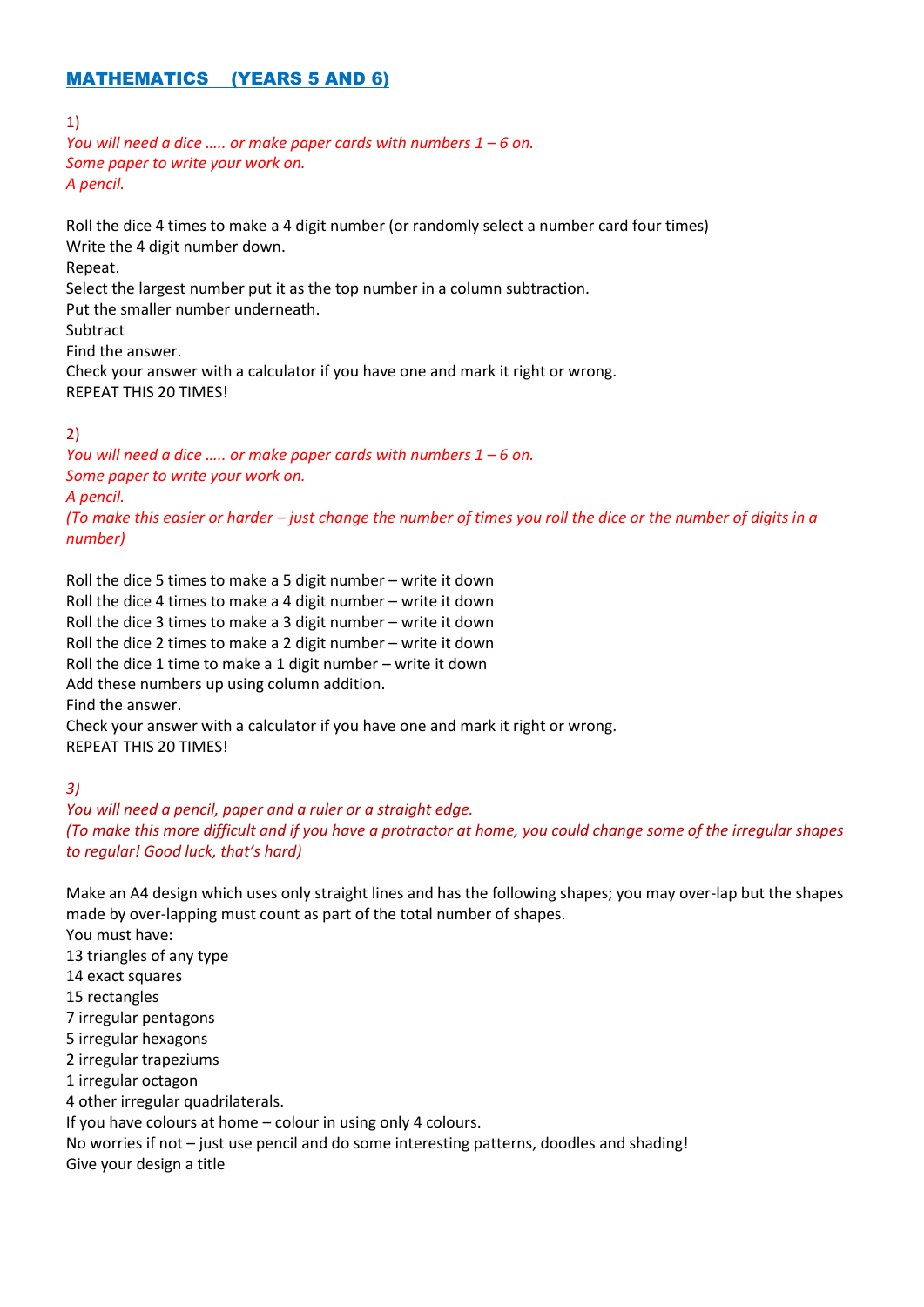# ENGLISH YEARS 5 AND 6

You are going to write a NOVEL! In chapters! With illustrations - but not on every page!

Your audience …… children aged 9 – 12 years

#### Type of story ….. **A QUEST STORY**

Main Characters - 2 (one male, one female) Other characters – depends on your story! Settings – at least 4

### **PLOT**

A Quest story starts with a problem that has to be solved (like how to change the everlasting winter-time curse on your village; or how to find the lost jewel to free the people of your kingdom; or how to find the elixir of eternal life!)

Then the main characters go on a hunt for the 'thing' that will solve the main problem – maybe a secret potion, a fossil, an ancient artefact, a magic dust, a jewel etc.

The main characters set off on a staged journey, each stage gets them nearer to the 'thing' they need to get to solve the problem. On each stage of the journey, there must be an obstacle to get round; or a problem in their way; like a dragon, a guard, a mountain, a terrible storm, a monster etc. The main characters get through each stage by defeating the problem, then have to go on to the next stage of the journey with more new obstacles until they reach the end where they find their 'thing' that solves the original main problem. (Confused yet???) The over-all plan could look like this:



CHAPTER ONE Opening Setting 1 – describe. Main characters introduced.

Main problem explained. Plan for first journey to second setting.

CHAPTER TWO

First journey: Where do you go? What other characters do you meet? What obstacle must you over-come? How do you over-come it? Description of journey.

Action for how you over-come obstacle. About one quarter speech – no more than that!

CHAPTER THREE Second Setting – describe Main characters describe progress.

Plan for next journey to third setting.

#### CHAPTER FOUR

Second journey: Where do you go? What other characters do you meet? What obstacle must you over-come? How do you over-come it? Description of journey.

Action for how you over-come obstacle. About one quarter speech – no more than that!

CHAPTER FIVE Third Setting – describe Main characters describe progress.

Plan for next journey to fourth setting.

#### CHAPTER SIX

Second journey: Where do you go? What other characters do you meet? What obstacle must you over-come? How do you over-come it? Description of journey.

Action for how you over-come obstacle. About one quarter speech – no more than that!

……… and so on and so on until you get to the end! Maybe 4 journeys minimum, 6 journeys maximum!

RESOLUTION or ENDING: FINAL CHAPTER. Main characters get home to first setting again. (magic can be used here rather than go back through all the settings!) They have the 'thing' to solve the original problem! They solve the problem and become heroes! Hooray!!!